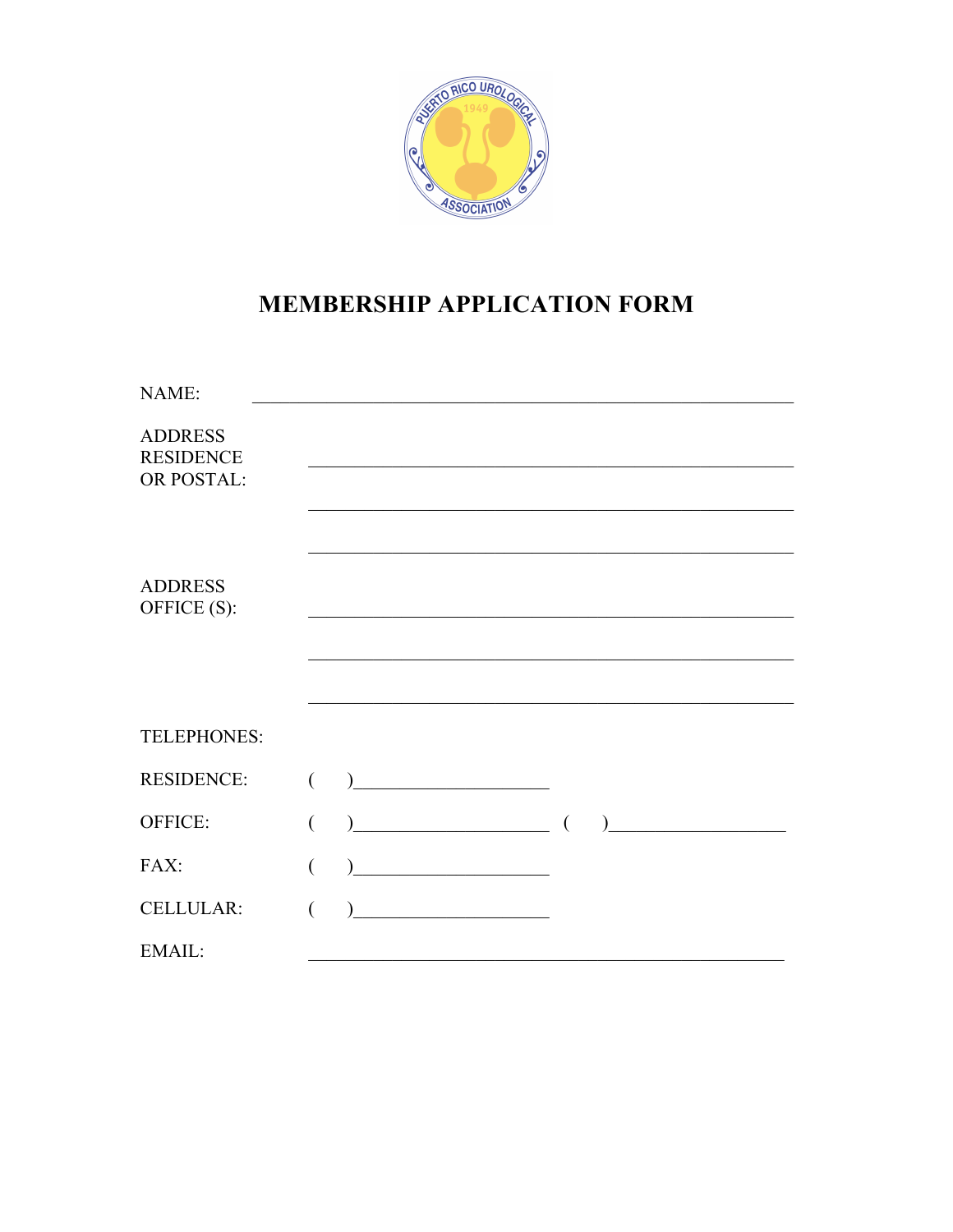# PERSONAL INFORMATION

| Full Name:                                                                               |                 |                                                                                                                                                                                                                                              |                                                                                                                                                                                                                                             |
|------------------------------------------------------------------------------------------|-----------------|----------------------------------------------------------------------------------------------------------------------------------------------------------------------------------------------------------------------------------------------|---------------------------------------------------------------------------------------------------------------------------------------------------------------------------------------------------------------------------------------------|
|                                                                                          |                 |                                                                                                                                                                                                                                              |                                                                                                                                                                                                                                             |
| Social Security Number:                                                                  |                 |                                                                                                                                                                                                                                              |                                                                                                                                                                                                                                             |
| Number of Children:                                                                      | Name of Spouse: |                                                                                                                                                                                                                                              |                                                                                                                                                                                                                                             |
| If not a USA citizen, please provide alien registration number and declared citizenship: |                 |                                                                                                                                                                                                                                              |                                                                                                                                                                                                                                             |
| Place of Birth:                                                                          |                 |                                                                                                                                                                                                                                              | <u> 1989 - Johann Stoff, amerikansk politiker (d. 1989)</u>                                                                                                                                                                                 |
| Office Address:                                                                          |                 |                                                                                                                                                                                                                                              | and the control of the control of the control of the control of the control of the control of the control of the<br><u> 1989 - Johann Stoff, amerikansk politiker (d. 1989)</u>                                                             |
| Telephone #:                                                                             |                 | <u> 1989 - Johann John Stone, markin fan it ferstjer fan it ferstjer fan it ferstjer fan it ferstjer fan it fers</u><br><u> 1989 - Johann John Stone, meil in der Stone und der Stone und der Stone und der Stone und der Stone und der </u> | Fax:                                                                                                                                                                                                                                        |
| Mailing Address:                                                                         |                 |                                                                                                                                                                                                                                              |                                                                                                                                                                                                                                             |
| Residence Address:                                                                       |                 |                                                                                                                                                                                                                                              | <u> 1999 - 1999 - 1999 - 1999 - 1999 - 1999 - 1999 - 1999 - 1999 - 1999 - 1999 - 1999 - 1999 - 1999 - 1999 - 19</u><br><u> 1989 - Johann John Harry, mars ar yn y brenin y brenin y brenin y brenin y brenin y brenin y brenin y brenin</u> |
| Residence Phone:                                                                         |                 |                                                                                                                                                                                                                                              |                                                                                                                                                                                                                                             |
| Cellular Phone:                                                                          |                 |                                                                                                                                                                                                                                              | Medical UPIN Number:                                                                                                                                                                                                                        |
| Email Address:                                                                           |                 |                                                                                                                                                                                                                                              |                                                                                                                                                                                                                                             |

# **LICENSURE**

| Puerto Rico License Number:    |  |
|--------------------------------|--|
| State Narcotic Number (DM):    |  |
| Federal Narcotic Number (DEA): |  |

|  | All other past & present licenses: |  |  |  |
|--|------------------------------------|--|--|--|
|--|------------------------------------|--|--|--|

| <b>State</b> | License # | <b>Active</b> | <b>Inactive</b> |
|--------------|-----------|---------------|-----------------|
|              |           |               |                 |
|              |           |               |                 |
|              |           |               |                 |
|              |           |               |                 |
|              |           |               |                 |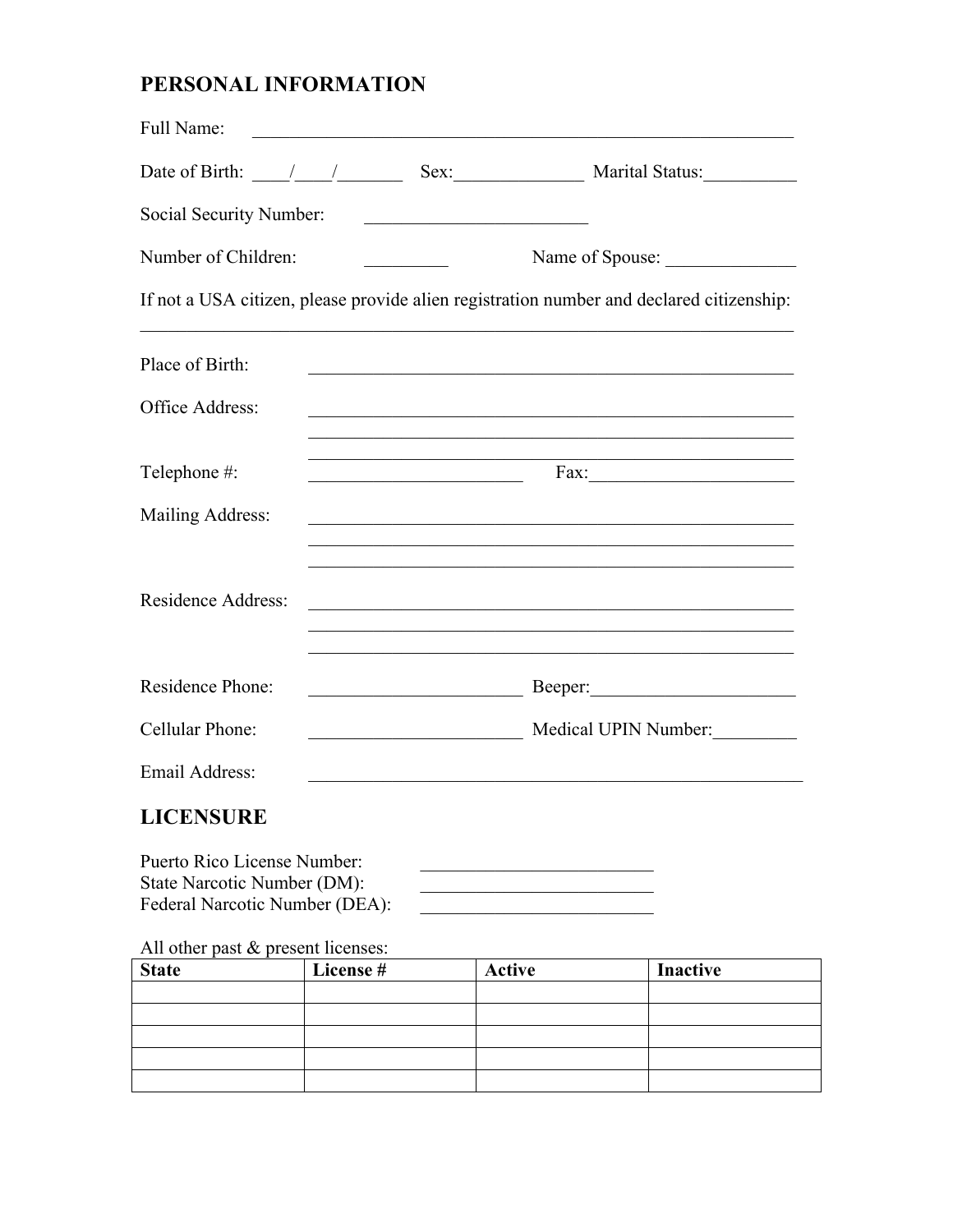## **EDUCATION AND TRAINING**

|                          | <b>Institution and</b> | <b>Degree</b> | Date of           |
|--------------------------|------------------------|---------------|-------------------|
|                          | <b>Address</b>         |               | <b>Graduation</b> |
| Premedical               |                        |               |                   |
| <b>Medical Education</b> |                        |               |                   |
| Medical,                 |                        |               |                   |
| Dental, Other            |                        |               |                   |
| Postgraduate             |                        |               |                   |
| <b>Education</b>         |                        |               |                   |
| Internship               |                        |               |                   |
| <b>Residency</b>         |                        |               |                   |
| Fellowship               |                        |               |                   |
| Other                    |                        |               |                   |
| (Postgraduate            |                        |               |                   |
| <b>Education</b> )       |                        |               |                   |

Please attach copies of diplomas or certificates in chronological order.

#### **CERTIFICATIONS AND MEMBERSHIP**

| Candidate for Board:                                                                            | Date: |
|-------------------------------------------------------------------------------------------------|-------|
| Certified by American Board of:                                                                 | Date: |
| Fellowship in specialty college<br>membership in professional<br>societies and/or associations: | Date: |

### **FACULTY APPOINTMENTS**

| <b>Institution</b> | <b>Mailing Address</b> | <b>Dates</b> |
|--------------------|------------------------|--------------|
|                    |                        | From:        |
|                    |                        | To:          |
|                    |                        | From:        |
|                    |                        | To:          |
|                    |                        | From:        |
|                    |                        | To:          |
|                    |                        | From:        |
|                    |                        | To:          |
|                    |                        | From:        |
|                    |                        | To:          |
|                    |                        | From:        |
|                    |                        | To:          |